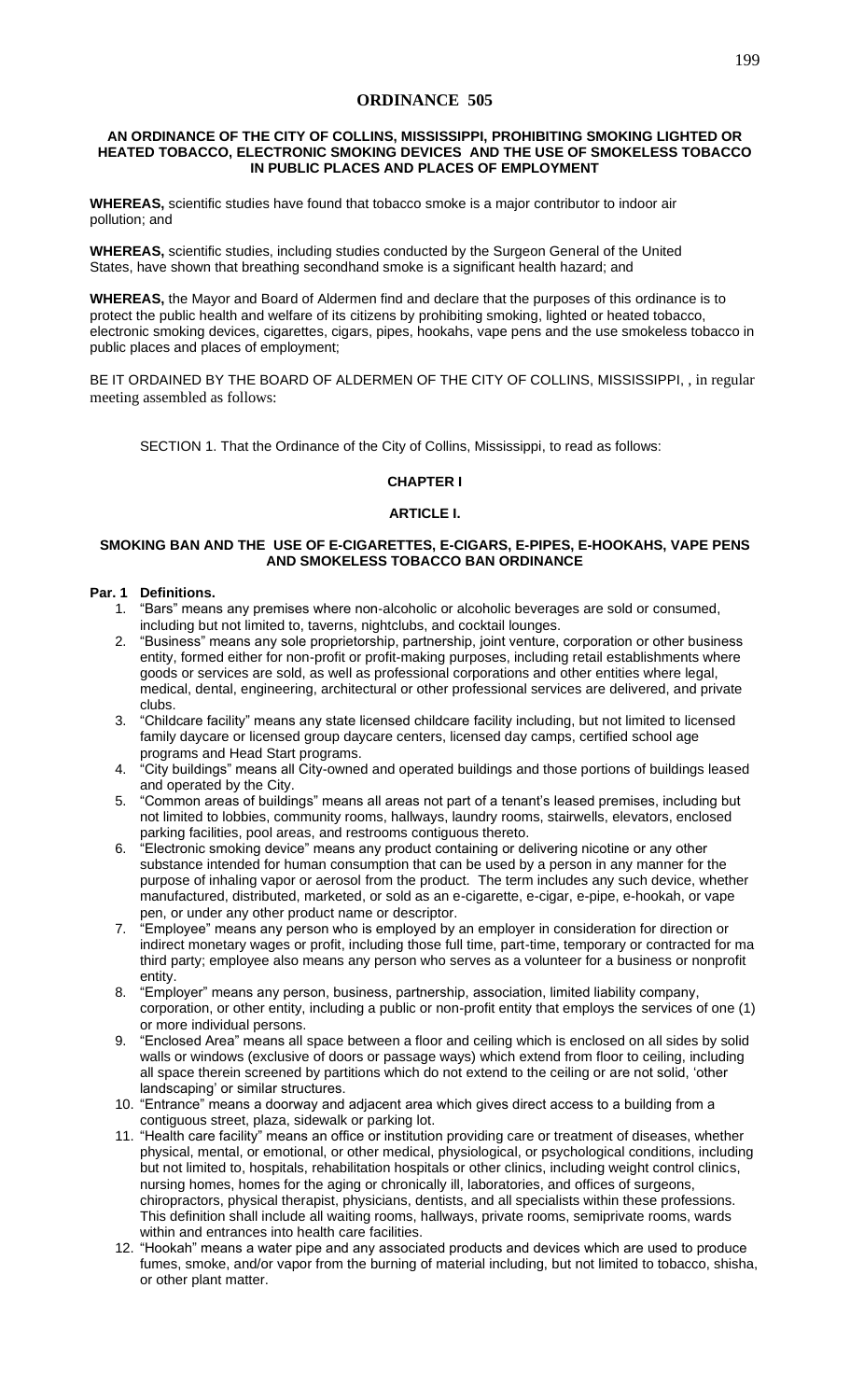- 13. "Hotel and Motel" means any commercial establishment that offers rooms that contain a bed and toilet facilities to the general public for rent that is not an apartment complex or home.
- 14. "Mall" means an enclosed, indoor area containing common areas and discrete businesses primarily devoted to the retail sale of goods and services.
- 15. "Place of employment" means an enclosed area controlled by the employer, which employees normally frequent during the course of employment, including, but not limited to, work areas, employee lounges and restrooms, conference and classrooms, employee cafeterias, hallways and vehicles. This also includes private offices, elevators, medical facilities, stairs, vehicles and all other enclosed facilities. A private residence is not a 'place of employment' within the meaning of this ordinance unless used as a childcare facility.
- 16. "Playground" means any park or recreational area designed in part to be used by children that has play or sorts equipment installed or that has been designated or landscaped for play or sports activities, or any similar facility located on public or private school grounds or on City grounds.
- 17. "Private Club" means a facility owned or operated by an association or corporation, which does not operate for pecuniary gain or have regular employees, and which only sells alcoholic beverages incidental to its operation. Affairs and management of the organization are conducted by a Board of Directors, Executive Committee, or similar body chosen by the members at an annual meeting. The organization has established bylaws and/or a constitution to govern its activities. The organization has been granted a Section 501 exemption from the payment of Federal Income Taxes as a Club under 26 U.S.C. Entry into and use of a private club is restricted to members only. When a private club is open to the public, it does not meet this definition. Private Club also means an organization, whether incorporated or not, which is the owner, lessee, or occupant of a building or portion thereof used exclusively for club purposes at all times, which is operated solely for a recreational fraternal, social, patriotic, benevolent, or athletic purposes, but not for pecuniary gain.
- 18. "Private residence" means premises owned, rented or leased for temporary or permanent habitation.
- 19. "Public Event" means an event which is open to an may be attended by the general public, including but not limited to, such events as concerts, fairs, farmers' markets, festivals, parades, performances, and other exhibitions, regardless of any fee or age requirement.
- 20. "Public place" means an enclosed area to which the public is invited or in which the public is permitted, including but not limited to, banks, bars, educational facilities, healthcare facilities, hotel and motel lobbies, laundromats, parking garages, public parks, public transportation facilities, reception areas, restaurants, retail food production and marketing establishments, retail service establishments, retail stores, shopping malls, sports arenas, theaters, and waiting rooms. A private club is a "public place" when being used for a function to which the general public is invited. A private residence is not a "public place" unless it is used as a childcare, adult day care, or health care facility.
- 21. "Restaurant" means an eating establishment, including but not limited to, coffee shop, cafeterias, sandwich stands, and private and public school cafeterias, which gives or offers for sale food to the public, guests, or employees, as well as kitchens and catering facilities in which food is prepared on the premises for serving elsewhere. The term "restaurant" shall include a bar area within the restaurant.
- 22. "Service Line" means an indoor line in which one (1) or more persons are waiting for or receiving service of any kind, whether or not the services involves the exchange of money.
- 23. "Smoking" means inhaling, exhaling, burning or carrying any lighted or heated cigar, cigarette, pipe, hookah, or other lighted or heated tobacco product in any manner or in any form. Smoking also includes the use of an electronic smoking device which creates an aerosol or vapor, in any manner or in any form, or the use of any oral smoking device for the purpose of circumventing the prohibition of smoking in this ordinance.
- 24. "Use of Smokeless Tobacco" means the use of snuff, chewing tobacco, and all tobacco products for use in mouth and all other tobacco products other than lighted tobacco products in any form.
- 25. "Sports Arena or Venue" means sports pavilions, stadiums, gymnasiums, health spas, boxing arenas, swimming pools, roller and indoor ice rinks, bowling centers and other similar places where members of the general public assemble to participate in or to witness sports, cultural, recreational, or to events.

## **Par. 2 Application of Article to City-Owned Facilities.**

All enclosed facilities, including buildings and vehicles owned, leased, or operated by the City of Collins, shall be subject to the provisions of this Article.

## **Par. 3 Smoking, Electronic Smoking Devices and Use of Smokeless Tobacco Prohibited in Indoor Public Places.**

Except as otherwise provided, it shall be unlawful for any person to smoke, to use any e-cigarette, e-cigar, epipe, e-hookah, vape pen or use of smokeless tobacco in indoor public places, including but not limited to the following:

- a. Aquariums, galleries, libraries and museums
- b. Areas available to and customarily used by the general public in businesses and non- profit entities patronized by the public, including but not limited to, professional offices, banks, laundromats, hotels and motels.
- c. Bars.
- d. Bingo facilities.
- e. Childcare facilities
- f. City buildings.
- g. Common areas in bed and breakfast establishments, hotels and motels and common areas of buildings.
- h. Convention facilities.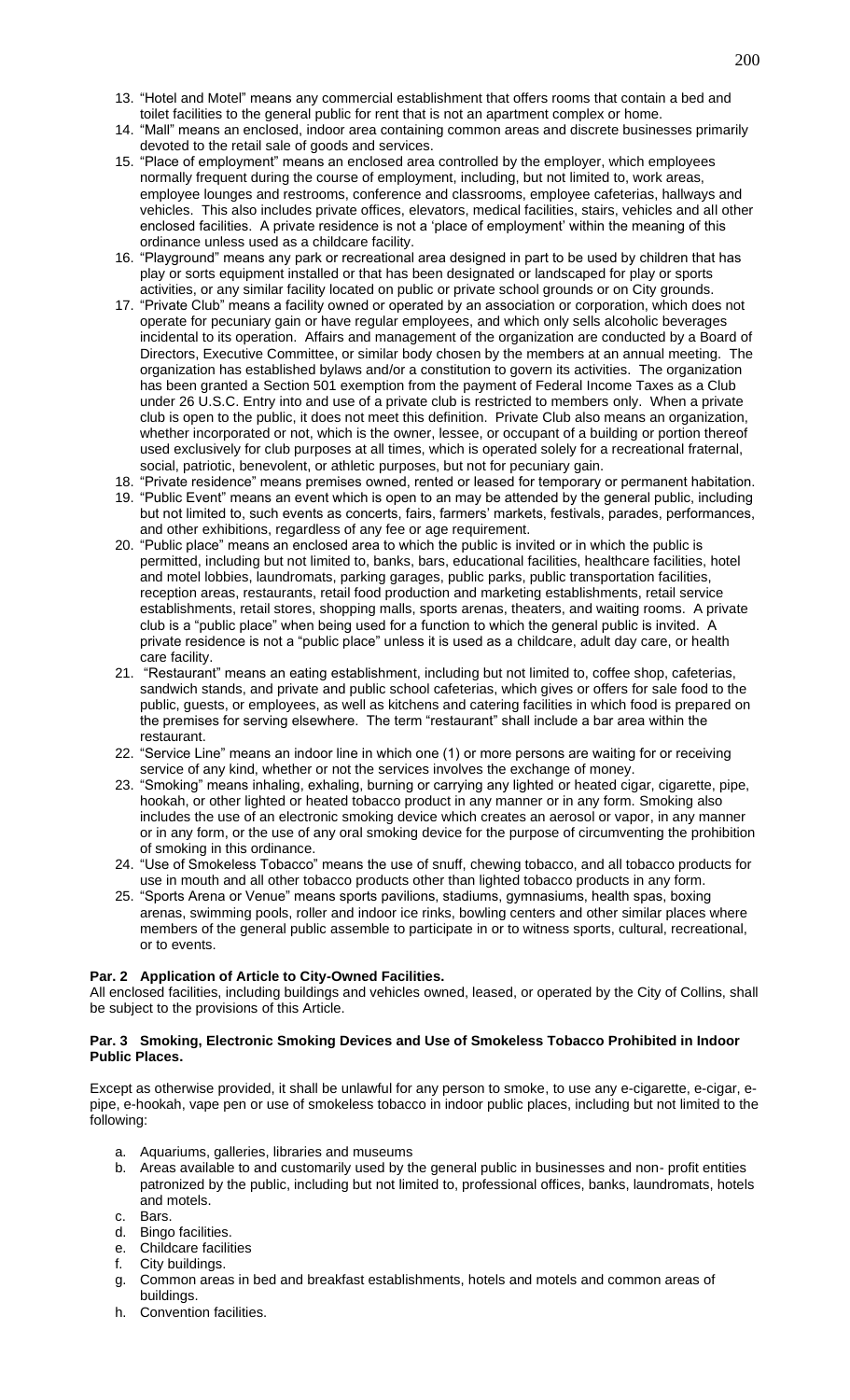- i. Educational facilities
- 
- j. Elevators and enclosed stairwells.<br>k. Facilities primarily used for exhibit Facilities primarily used for exhibiting a motion picture, stage, drama, lecture, musical recital, or other similar performance.
- l. Health care facilities.
- m. Hotel and motel lobbies.
- n. Indoor shopping malls.
- o. Lobbies, hallways, and other common areas in apartment buildings, condominiums, trailer parks, retirement facilities, nursing homes, and other multiple-unit residential facilities.
- p. Places of employment.
- q. Playgrounds
- r. Polling places.
- s. Private clubs when being used for a function to which the general public is invited.<br>t. Public forms of transportation in all the studies which the general public is invited.
- t. Public forms of transportation, including but not limited to motor buses, taxicabs, or other public passenger vehicles.
- u. Public bus and transfer point shelters.
- v. Public Events
- w. Public places including parking garages and jails.
- x. Retail stores
- y. Restaurants.
- z. Restrooms, chambers, places of meeting and public assembly, including school buildings, under the control of an agency, board, commission, committee or council of the City or a political subdivision of the State to the extent the place is subject to the jurisdiction of the City.
- aa. Self-service laundry facilities.
- bb. Service lines.
- cc. Service lobbies, waiting areas, and the common areas open to the public of financial institutions, businesses and professional offices, and multi-unit commercial facilities.
- dd. Sports areas and venues
- ee. Waiting rooms, hallways, rooms in offices of any physician, dentist, psychologist, chiropractor, optometrist or optician, or other medical services provider.

# **Par. 4 Exceptions.**

The following areas **shall not** be subject to the smoking and use of smokeless tobacco restrictions of this ordinance:

- a. Up to twenty percent (20%) of all rooms that are rented to guests in bed and breakfast facilities, hotel and motel rooms may be designated as smoking and use of smokeless tobacco rooms.
- b. Private clubs that have no employees, except when being used for a function to which the general public is invited.
- c. Private residences except those being used for a childcare, adult daycare or healthcare facility.
- d. The Mississippi State Veterans Nursing Home.
- e. Outside patio's or recreation areas not visible to the public with an outside wall not less than 6ft at Bars and Restaurants.

# **Par. 5 Signage.**

- a. Signs prohibiting smoking, electronic smoking devices and use of smokeless tobacco shall be posted conspicuously at the primary entrance of the premises by the proprietor, employer or other person in charge of the building.
- b. Signage shall include the international no smoking and no use of smokeless tobacco symbol and be no small than 5"x5".
- c. It shall be unlawful for any person to remove, deface, or destroy any sign required by this ordinance, or to smoke or to use smokeless tobacco in a place where any such sign is posted.

## **Par. 6 Proprietor's Responsibilities.**

- a. The proprietor, employer or other person in charge of premises regulated hereunder, upon either observing or being advised of a violation, shall advise the smoker of this ordinance and request that they extinguish their cigarette, electronic smoking devices or tobacco product and refrain from smoking, the use of electronic smoking devices and the use of smokeless tobacco.
- b. The proprietor, employer or other person in charge of premises, shall post signage as required by this ordinance.
- c. The proprietor, employer or other person in charge of premises shall not provide ashtrays in area where smoking and the use of smokeless tobacco is prohibited. All ashtrays shall be removed from any areas where smoking or the use of smokeless tobacco is prohibited by this Article by the owner, operator, manager, or other persons having control of the area.

## **Par. 7 Enforcement.**

- a. The Chief of Police or designee shall have the power, whenever they may deem it necessary, to enter upon the premises named in this ordinance to ascertain whether the premises are in compliance with this ordinance. Enforcement will be through issuance of a summons and complaint.
- b. Any person who desires to register a complaint under this ordinance may contact the City Police Department.
- c. Notice of the provisions of this Article shall be given to all applicants for a business license in the City of Collins.
- d. The Health Department, Fire Department, or their designees shall, while an establishment is undergoing otherwise mandated inspections, inspect for compliance with this Article.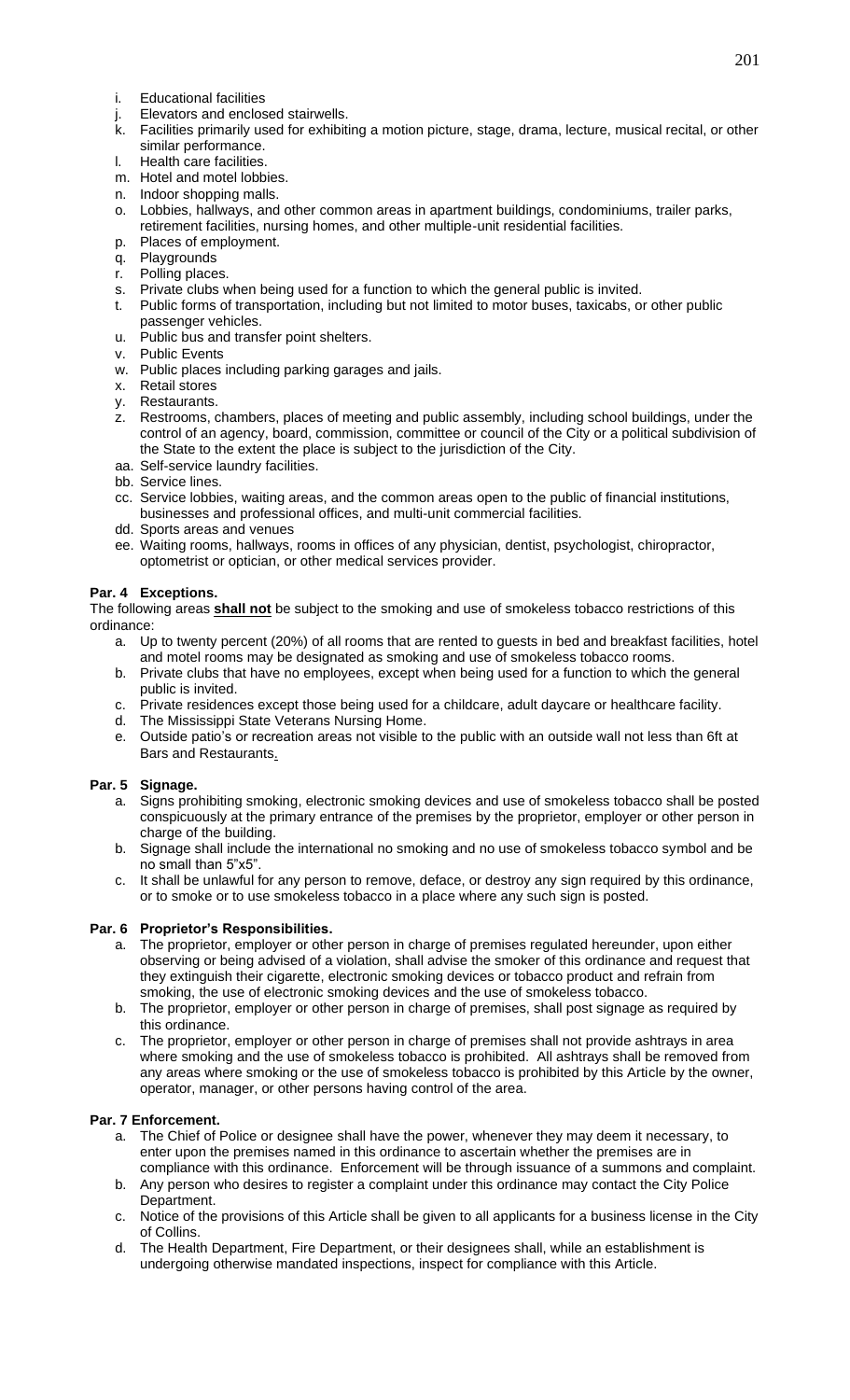## **Par. 8 Violations and Penalties.**

- a. Any person who violates any provision of this ordinance may be subject to a fine of no more than fifty dollars (\$50) for the first offense and no more than two hundred and fifty dollars (\$250) for the second and subsequent offenses.
- b. Any person who owns, manages, operates, or otherwise controls a public place or place of employment who fails to comply with the provisions of this Article shall be guilty of a misdemeanor, punishable by:
	- 1. A fine not exceeding one hundred dollars (\$100) for a first violation.
	- 2. A fine not exceeding two hundred dollars (\$200) for a second violation within one year. 3. A fine not exceeding five hundred dollars (\$500) for each additional violation within one year.
- c. The Board of Aldermen shall suspend or revoke any business license or permit issued by the City for three (3) or more violations of this ordinance involving the licensed premises within a twelve (12) month period.
- d. Violation of this Article is hereby declared to be a public nuisance, which may be abated by the City of Collins Police Department by restraining order, preliminary and permanent injunction, or other means provided for by law, and the City may take action to recover the costs of the nuisance abatement.
- e. Each day on which a violation of this Article occurs shall be considered a separate and distinct violation.

#### **Par. 9 Non-retaliation; Non-waiver of Rights.**

- a. No person or employer shall discharge, refuse to hire, or in any manner retaliate against an employee, applicant for employment, or customer because that employee, applicant, or customer exercises any rights afforded by this article or reports or attempts to prosecute a violation of this article.
- b. An employee who works in a setting where an employer allows smoking does not waive or otherwise surrender any legal rights the employee may have against the employer or any other party.

#### **Par. 10 Jurisdiction Clause.**

This ordinance shall be subject to all other governmental jurisdictions rules and regulations and laws pertaining to smoking, electronic smoking devices and the use of smokeless tobacco.

**SECTION 2.** That all provisions of the ordinances of the City of Collins in conflict with the provisions of this ordinance be, and the same are hereby, repealed and all other provisions of the ordinances of the City of Collins not in conflict with the provisions of this ordinance shall remain in full force and effect.

**SECTION 3.** That should any sentence, paragraph, subdivision, clause, phrase or section of this ordinance be adjudged or held to be unconstitutional, illegal or invalid, the same shall not affect the validity of this ordinance as a whole, or any part or provision thereof other than the part so decided to be invalid, illegal or unconstitutional, and shall not affect the validity of the code of Ordinances as a whole.

**SECTION 4.** This Ordinance shall be in full force and effect 30 days after passage in accordance with provisions of Mississippi Code, 1972 Annotated, §21-13-11.

**SECTION 5.** This Ordinance shall repeal Ordinance 472 as adopted May 6, 2008.

The City Clerk shall cause the ordinance to be published in a local newspaper with a general circulation.

The above Ordinance was reduced to writing, read and considered paragraph by paragraph, and section by section and then as a whole at this regular meeting of the Mayor and Board of Aldermen on November 19, 2019, whereupon, **Alderwoman Lundy** made a motion which was seconded by **Alderman Magee** to adopt the Ordinance, was submitted for a vote of all Aldermen present and voting and the following vote was recorded, to-wit:

Alderman Magee Alderman Thompson Alderwoman Buffington Alderman Mooney Alderwoman Lundy

**VOTING AYE: VOTING NAY:**

WHEREUPON, the Mayor declared the Ordinance duly adopted and enacted on this the 19<sup>th</sup> day of November 2019.

By: Hope Magee Jones MAYOR

ATTEST:

Suzette Davis CITY CLERK